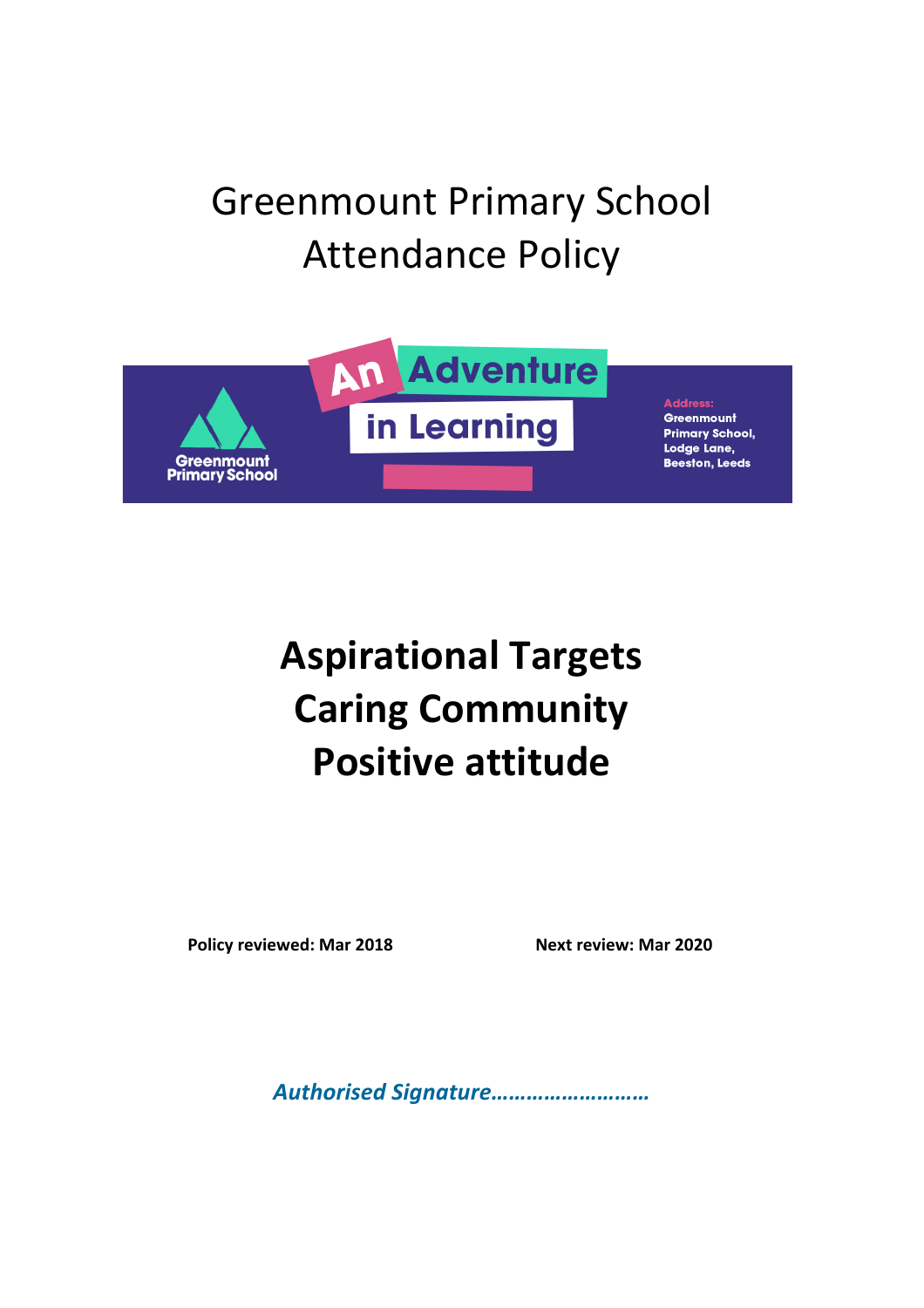# **STRENGTHS OF OUR SCHOOL**

#### **Our Mission statement**

At Greenmount primary school we believe all children are entitled to develop to their full potential - socially, academically, emotionally, physically, morally, spiritually, enabling each child to grow in confidence and able to participate in the wider community.

- We aim to provide a safe, secure learning environment
- We aim to offer opportunities for learning to develop self-esteem, independence and knowledge and enable every child to reach their potential.
- We aim to foster an enjoyment in learning
- We aim to help pupils develop personal, spiritual and moral values, an understanding of religious and beliefs, a tolerance for others and their ways of life.
- We aim to promote equal opportunities for all children.
- We aim to promote positive and respectful relationships and a respect for self, others and peers.
- We aim to raise achievement through active independent learning and then vital
- support of parents.
- We aim to provide a quality education in an inclusive environment

At Greenmount Primary School we strive to ensure all children can fulfil their potential.

We value honesty and encourage good manners and courteous behaviour always.

We hope that the time spent at Greenmount Primary will furnish them with happy memories and we endeavour to offer them the best possible teaching and to emphasise that good effort and high standards are expected from everyone in school.

We aim to have a happy atmosphere in and around school, so that 'our' children can learn to live, work and play well together.

We hope that you will help us by giving us your full support, co-operation and confidence.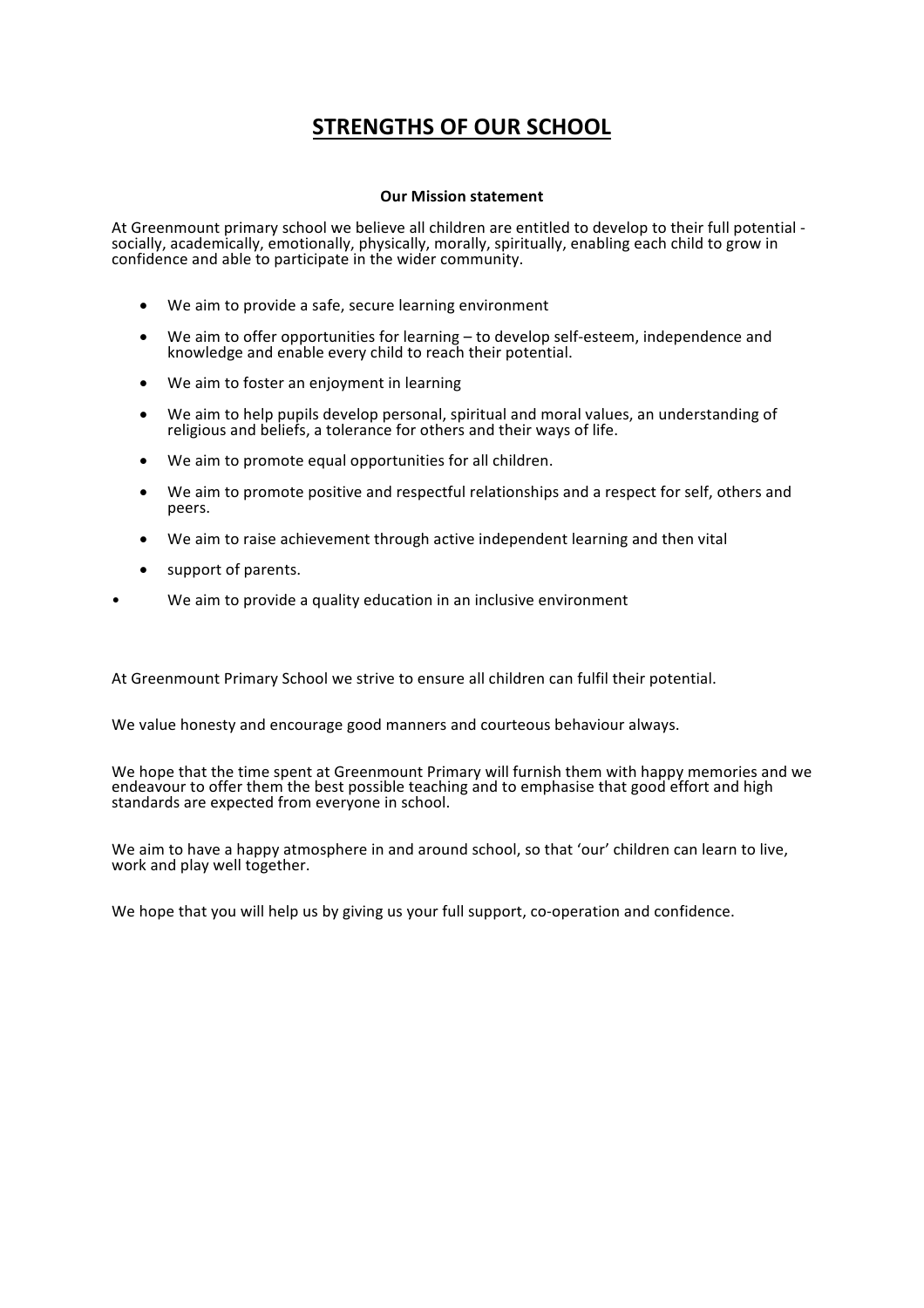# **Introduction and Purpose of the policy**

Greenmount Primary School acknowledges that irregular attendance disrupts the continuity of learning, can lead to underachievement and low attainment and impedes the child's ability to develop friendships which are essential to their social and emotional wellbeing.

The purpose of this policy is for all people connected with Greenmount Primary School to understand why attendance is so important, how we will address poor attendance and promote good attendance. 

# **1. Adoption**

The Headteacher, Attendance Improvement Officer and Family Support Worker on 13<sup>th</sup> March **2018** adopted this policy. This is to be reviewed bi-annually or sooner if changes are to be made to reflect current guidance. This will also be reviewed by the governors at the next governors meeting.

# **2. Aims to raise and maintain levels of attendance**

- $\circ$  Promote a positive and welcoming atmosphere in which pupils feel safe, secure and valued.
- $\circ$  Raise awareness of the importance of good attendance.
- $\circ$  Ensure that attendance is monitored effectively and reasons for absences are recorded promptly and consistently.
- $\circ$  Work closely with parents/carers and other agencies to ensure all pupils maintain a minimum level of 96% attendance

# **3.** What parents/carers can expect from the school

- $\circ$  A quality education.
- $\circ$  To give a high priority to punctuality and attendance.
- $\circ$  Recognition and reward for good attendance.
- $\circ$  Regular and efficient recording of attendance within the guidance of the 1995 Education Act.
- $\circ$  Early contact with parents when a pupil fails to attend school without providing good reason.
- $\circ$  Immediate confidential action on any problem notified to us.
- o Excellent home/school communication.

# **4.** What we expect from parents/carers

- $\circ$  To ensure that their child arrives at school on time, properly dressed, with the right equipment and condition to learn.
- $\circ$  To provide the school with a reason for any period of absence on the first day or, where possible, before the absence.
- $\circ$  To provide the school with a reason for lateness.
- $\circ$  To work closely with the school to resolve any problems that may impede their child's attendance.
- $\circ$  To take family holidays during school holiday periods and be aware that requests for holidays during term time will be refused except in exceptional circumstances.
- $\circ$  To support their child and recognise their successes and achievements.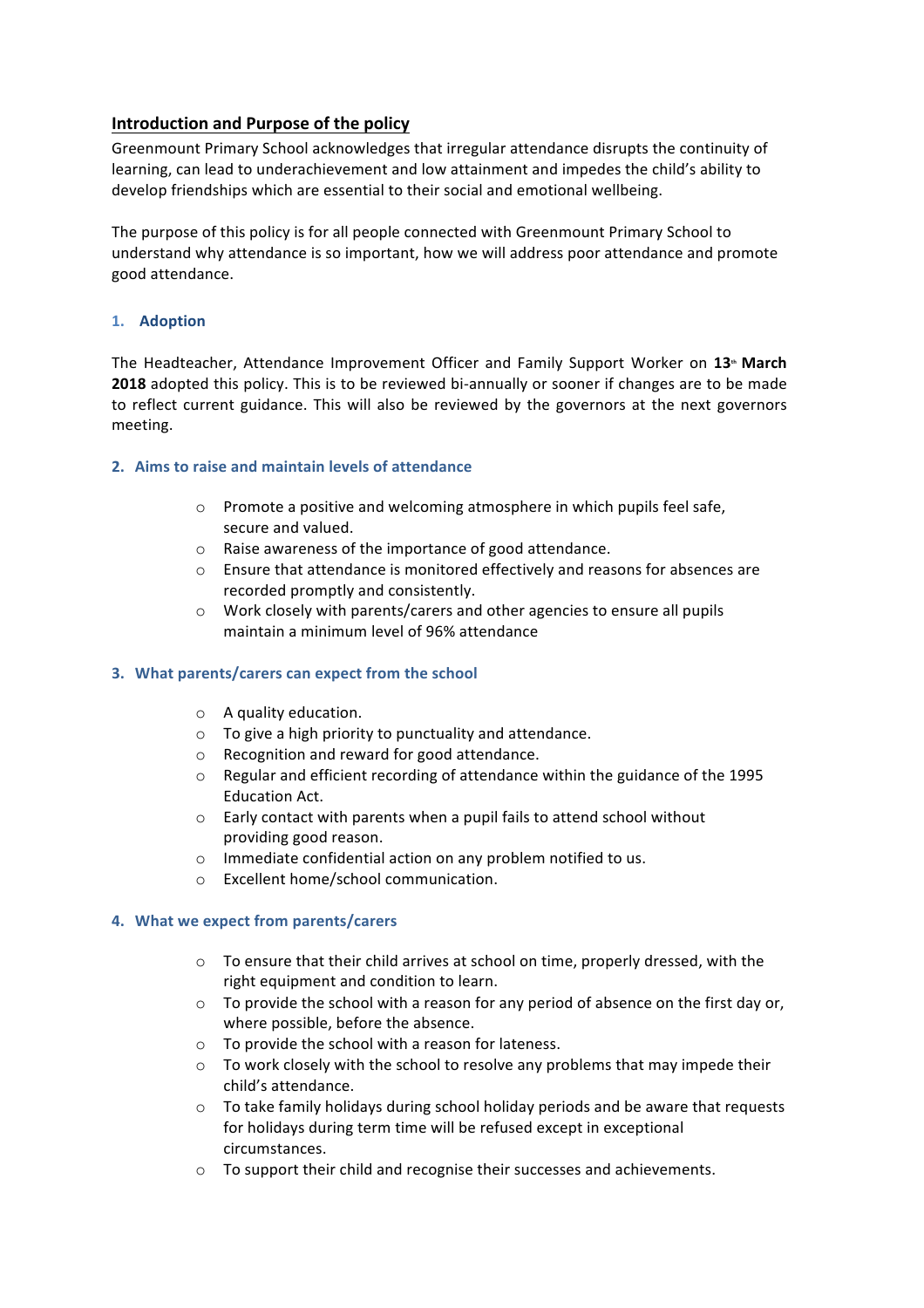Parents have the prime responsibility for ensuring that their child attends school regularly and punctually. They have the legal responsibility to ensure their children attend school unless there is an acceptable explanation given for their absence which the school may then authorise.

The school day **begins** at 8.50am Mr Potts opens the school gates at 8.45am.

| Break is at: | 10.30am – 10.45am  | Years 1, 2, 3 & 4 |
|--------------|--------------------|-------------------|
|              | 10.45am - 11.00am  | Years 5&6         |
| Lunch is at: | $12.00pm - 1.00pm$ | KS1 and Reception |
|              | $12.30pm - 1.30pm$ | KS <sub>2</sub>   |

### School **closes** at 3.15pm

# **5. Procedure for Recording and Monitoring Attendance**

- Pupils should arrive in the school playground by 8.45am.
- School begins at 8.50am and class teachers will mark the registers from that time.
- Parents must accompany their children to the office if they are late and sign their child in with the reason for their late arrival. All late arrivals must report to the school office.
- Any Pupils arriving after 9.05am will be marked late and a suitable reason for late arrival must be given.
- All parents/carers whose children are absent without any communication with the school will then be contacted by the attendance improvement officer to ascertain the reason for the absence.
- If a pupil is absent for three or more days without explanation, then school will endeavour to carry out a home visit. This may be on the first, second or third day of absence.
- All absences will then be added to the electronic database with the appropriate code attached.
- All absences will fall into the category of authorised or unauthorised absence.

An authorised absence is where the school has either given approval in advance for a pupil to be away or has accepted an explanation offered afterwards as a satisfactory reason for absence.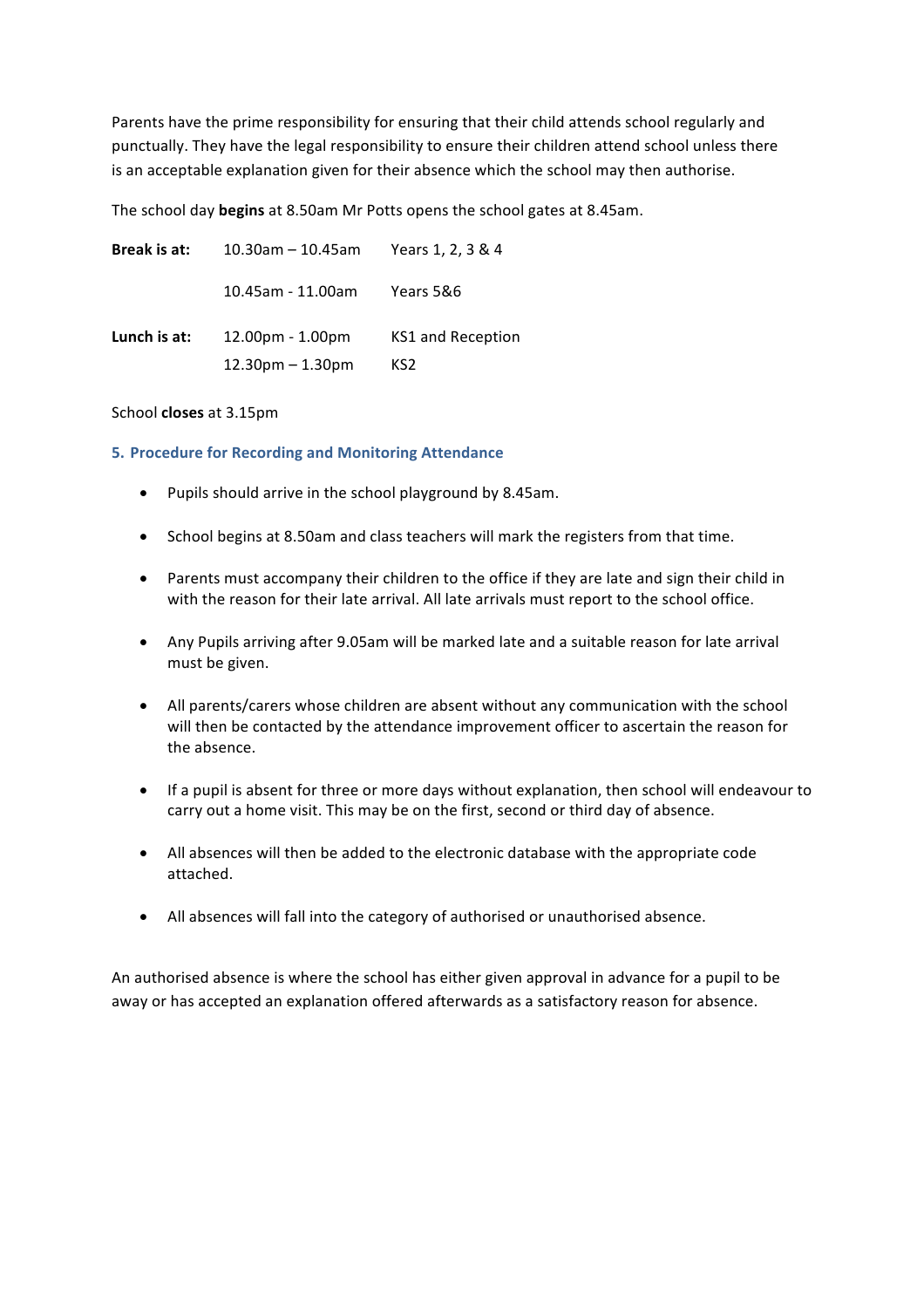The following may be reasons for authorised absences:

- Illness.
- Family bereavement.
- Medical and dental appointments where proof is available.
- Days of religious observance.
- Fixed term exclusion.
- Permanent exclusion until removed from roll or re-instated.
- Unavoidable School closures; e.g. Severe weather conditions; circumstances that could make it dangerous for children to attend.

Absences will not be authorised without medical evidence if a pupil's attendance is below 90% or they have had 3 or more illnesses in one term.

All other absences will be regarded as unauthorised.

## **Family Holidays**

Holidays in school term time are not allowed.

Unauthorised absences due to holidays may result in a Penalty Notice being issued under the provisions of the Education Act 1996 (as amended) which means that both parents will be fined for their child's absence. Please refer to Appendix 3.

Exceptional circumstances may be considered but there are strict guidelines that the Head Teacher must adhere to. A parent can submit a 'request for exceptional circumstance' by obtaining this request form from the AIO.

If a holiday is taken, the absence will be recorded as **unauthorised**.

#### **Extended Leave**

Extended leave is not permitted.

# **6. Removal from the school role**

There are strict guidelines on the circumstances under which a pupil may be removed from the school roll. These are detailed in Education (Pupil Registration) Regulations 1995 (as amended 1997) and the Schools Administration Handbook (Section A2).

#### **Children Missing Education (CME)**

If a child leaves the country for any reason other than a fixed term holiday, this will be reported the Attendance Advisor and Children Missing in Education Team for further investigation. A child will not be removed from role until these investigations have been carried out and the Attendance Improvement Officer has passed the case to the CME team.

If a child is offered a place in Reception and fails to take up this place, then this will warrant further investigation. If that child has not accepted a place at another school, then this will be reported to the CME team.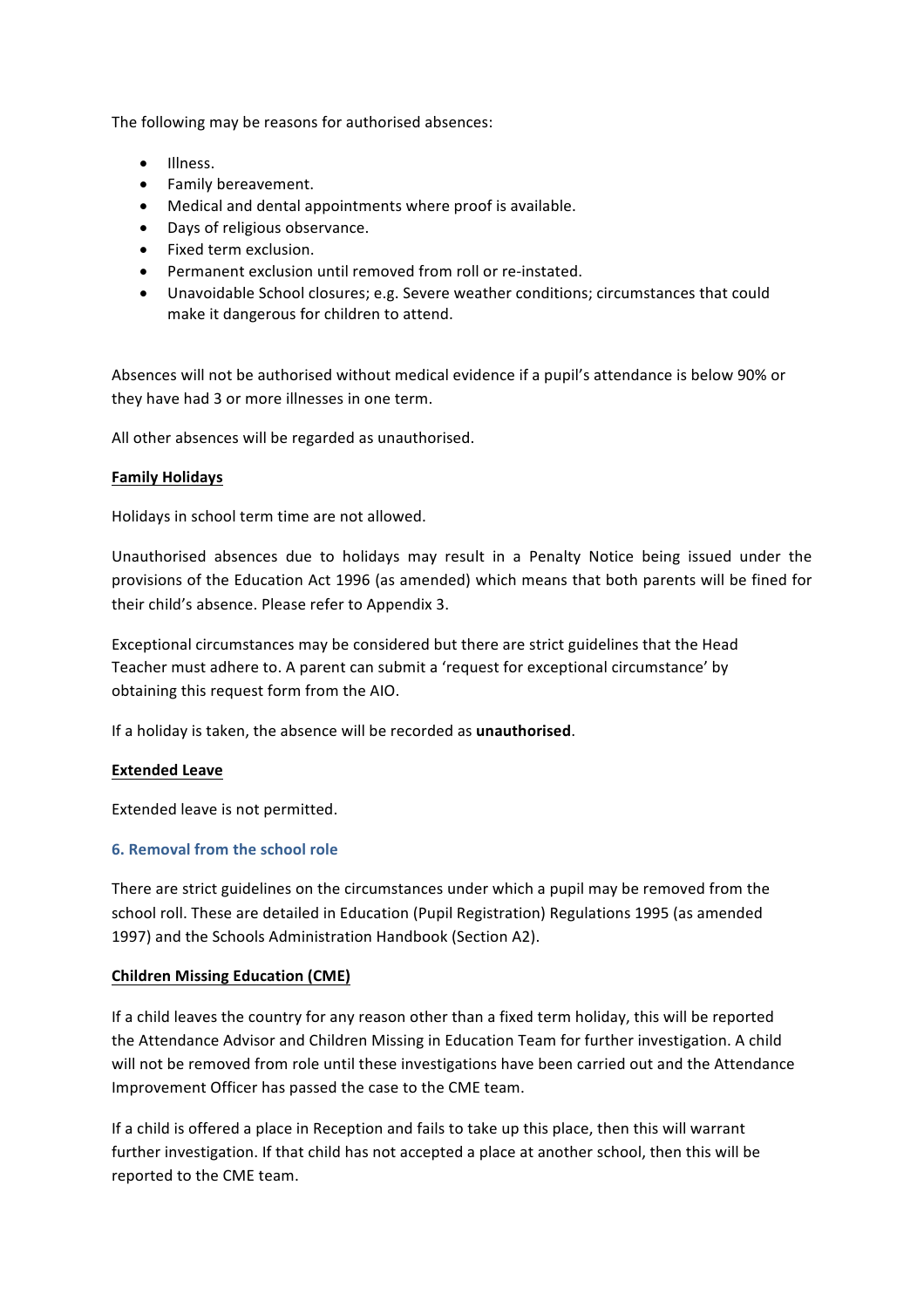# **Elective Home Education (EHE)**

The school must delete the child's name from their admissions register upon receipt of written notification from the parents that the pupil is receiving education otherwise than at school. However, schools should not wait for parents to give written notification that they are withdrawing their child from school before advising their local authority. Schools must make a return (giving the child's name, address and the ground upon which their name is to be deleted from the register) to the local authority as soon as the ground for deletion is met, and no later than deleting the pupil's name from the register. They should also copy parents into the notice to the local authority.

# **7.** Strategies used to promote good attendance and punctuality

See appendix:

- 1. School incentives and strategies
- 2. Stage 1 intervention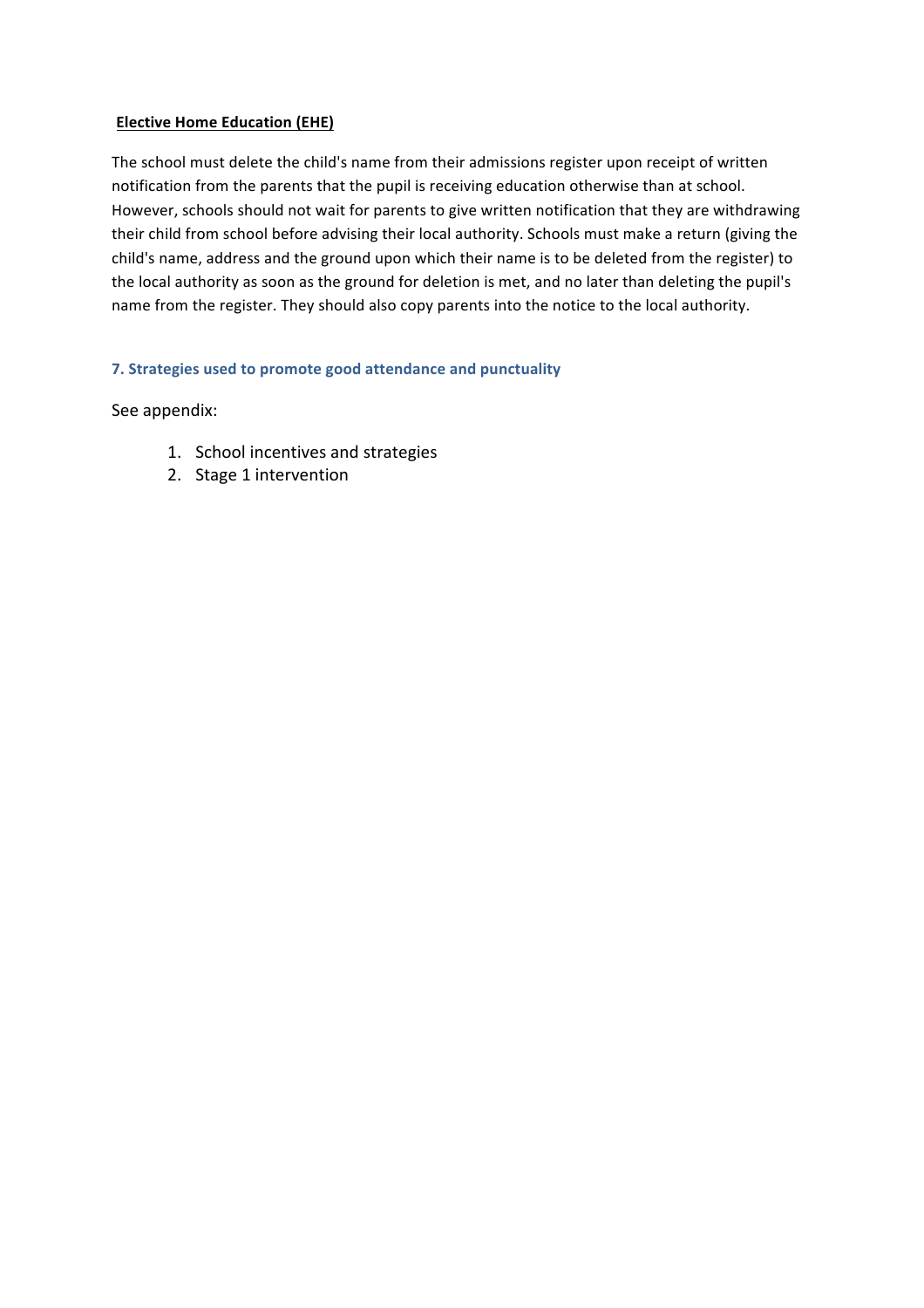Appendix 1: School incentives and strategies

- 100% attendance club- the pupils names are posted outside the class of all of those that achieved 100% attendance that week.
- Attendance trophy goes to the class with the highest attendance for that week in the assembly. Assemblies are very important as attendance is discussed and celebrated.
- Weekly attendance figures are posted on twitter and on the school website.
- At the end of the year any pupils who have achieved 96% receive a certificate and prize and are put into a year group draw to win one of the big prizes.
- We have a Breakfast club for working and vulnerable families. This starts at 8am and costs 50p per day.
- Individual teachers have their own reward scheme.
- All these celebrations take place during assemblies to further raise awareness.
- The attendance officer scrutinises and tracks the attendance of all learners daily by recording late and managing the registers.
- All classes monitor and discuss attendance and late daily.
- Teachers will pass on concerns of children with poor attendance to the AIO and FS.
- Parents are called and/or texted on the first day of absence and three or more absences without explanation may result in a home visit. This may be carried out on day 1,2 or 3 of absence.
- Attendance is discussed at pupil progress meetings and parent's evening.
- Regular meetings are held in school with parents/carers whose children have continuing poor attendance. This will be with the Attendance Improvement Officer and the Family Support.
- Nursery children with 96% attendance receive a certificate and a prize 3 times a year and they receive these from Teddy Bear and Draco the Dragon.
- All attendance incentives to be agreed with school council.

New incentives and strategies to be discussed and agreed

- 1. House points Weekly- everyone in the class with highest attendance gets a point. Weekly-class with 0 late gets a point for each pupil. Half Termly- Every pupil who has 96% above gets 3 points??
- 2. Race- Every week the class with highest % gets a token towards the Pizza party end of school July. Class with most tokens at the end of year has Pizza party.
- 3. Attendance Mascot?
- 4. Punctuality- yrs. 1-6 late without acceptable reason- stay in during break for catch
- 5. Congratulation texts to parents for the 96% and above.... Termly?? Attendance text updates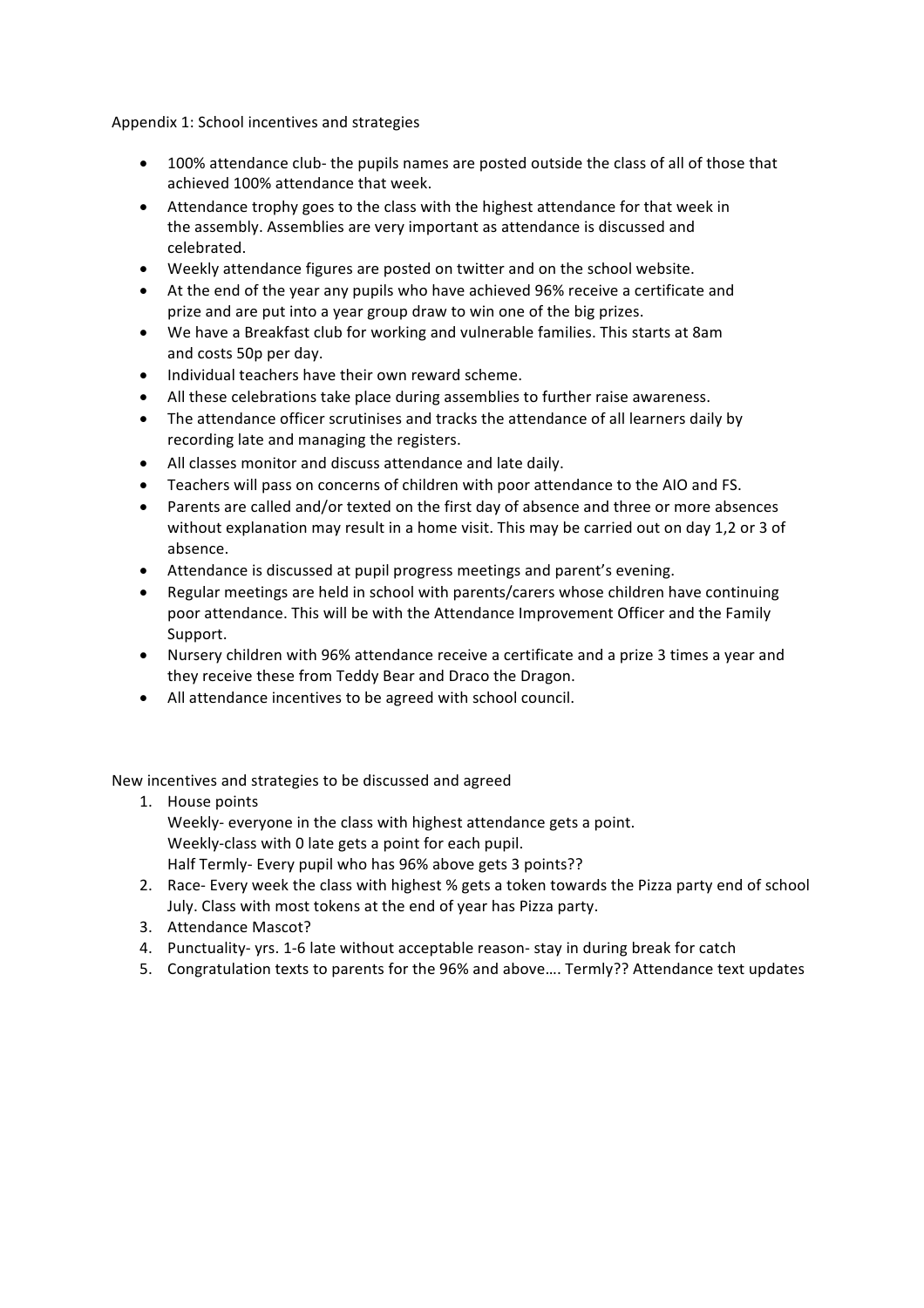Appendix 2: Stage 1 intervention

- Target group monitoring and letters/ meeting arranged if necessary e.g. Late arrivals, reception children, Year 6 etc.
- Reminders at parent's events, curriculum meetings, coffee mornings and texting about the importance of attendance.
- Walking bus for vulnerable families.
- Early morning texts/ calls are sent to parents whose children have had 5 or more late in the previous term.
- Pupils with less than 90% attendance will be monitored half termly and meetings or home visits will be arranged if deemed necessary.
- A home visit may be made if a pupil is absent for three or more days without explanation.
- supportive approach so 'late' children don't stay at home.
- Parents must accompany children into school if they are late and sign in with reason for late arrival.
- Parents who do not accompany their children into school when they are late will be contacted, initially by letter, to inform them of the school policy.
- Establish reasons for non-attendance and whether absences should be authorised or un-authorised.
- Meetings in school with teachers, AIO, and FS and the Head Teacher if needed.
- Home visits where necessary.
- Accurate records of school-based intervention in actions to complete the stage one procedures without delay.
- Support given to families from AIO and FS to discuss and resolve any problems.
- Engagement of other professionals through multi-agency meetings or Early Help.
- Use of parenting contracts where appropriate.
- In instances of persistent absenteeism, cases are to be monitored, dealt with accordingly and recorded accurately ready to present in court for further action.
- Referrals to school nursing team if necessary; if research of absences identifies a trend.
- Constant monitoring of all procedures and policy for amendment and revision where necessary.
- A reintegration procedure for persistent absentees returning to school after a long period of absence. Children who are absent and believed to be on holiday without prior notification to the school will receive a letter requiring an explanation for this absence.
- All holidays taken in term time will be referred to the Local Authority for a Penalty Notice of £60 per child per parent.



Penalty notices - Information for parents and carers Issued for non-attendance at school including holidays taken in term-time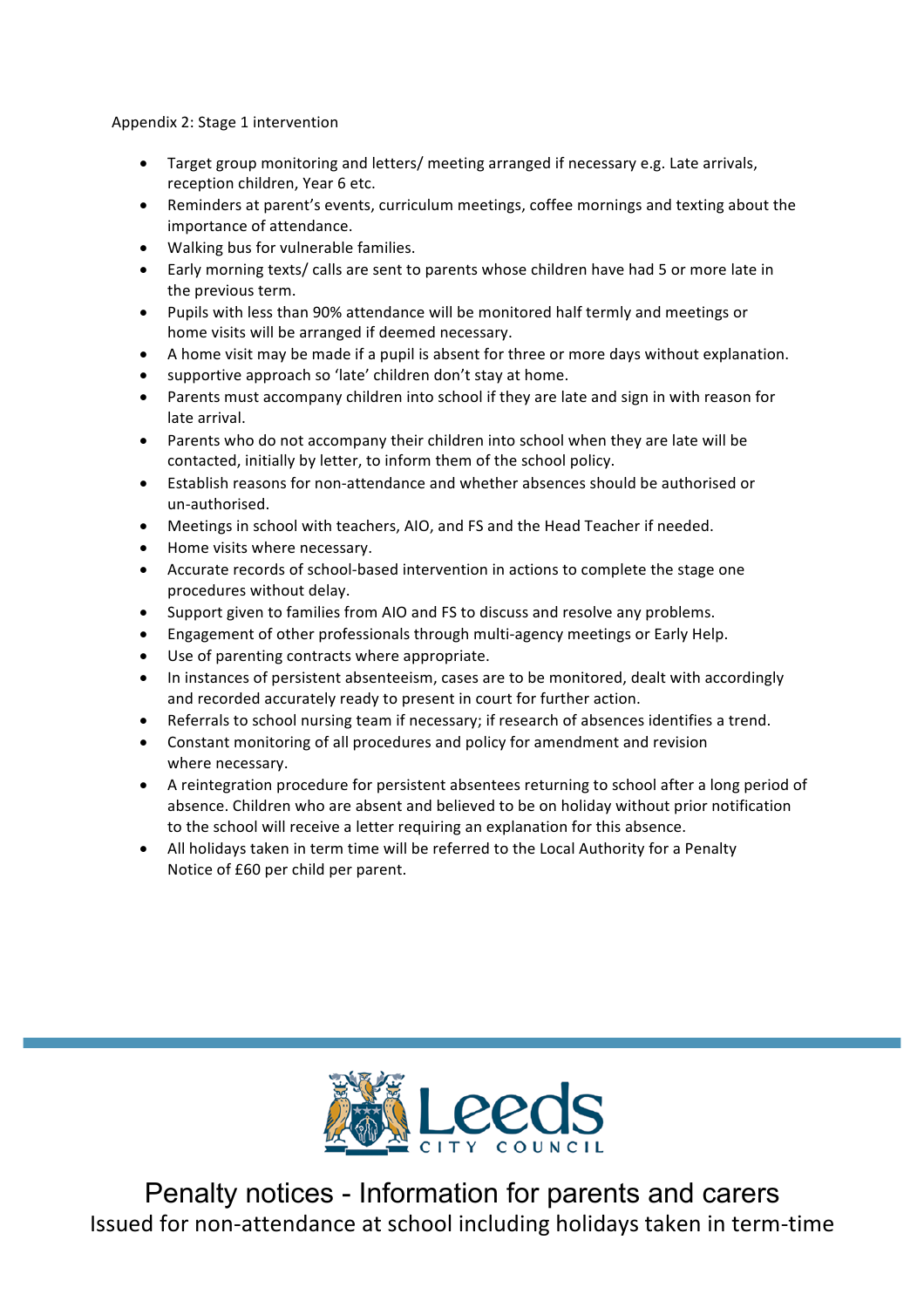#### **Introduction**

Regular attendance at school is vital to help children achieve and get the best possible start in life.

All children aged between 5 and 16 are required by law to receive an education, and it is the duty of parents and carers to ensure that they are supported to do so.

All schools in Leeds have their own attendance policies and are responsible for keeping accurate records of pupil attendance. They will contact parents directly if they have any concerns about a child's attendance.

### **What is a penalty notice?**

A penalty notice is a fine to parents or carers if they fail to ensure that their children attend school regularly. It is an alternative to prosecution in the magistrate's court and paying the fine means that court can be avoided and the possibility of a criminal record.

#### **When might a penalty notice be issued?**

Penalty notices are issued for unauthorised absences from school. This includes holidays in term time and sessions where your child arrived late after the register closed.

#### **What is the government legislation covering the use of penalty notices?**

The Education Act 1996 s444 (as amended).

#### **Who decides whether my child's absence should be authorised?**

Authorised absence from school is at the head teacher's discretion. From 1 September 2013, a change to government legislation means that schools are no longer allowed to authorise requests for children to be taken out of school for a holiday during term time.

#### **Why are penalty notices issued for unauthorised absence from school?**

Parents/carers are required by law to make sure their children attend school regularly for 190 days a year. Penalty notices were introduced in 2007 and have been amended several times since then, with the latest change coming in September 2013 when the time that parents have to pay fines was reduced.

Children who frequently miss school often fall behind. There is a strong link between good school attendance and achieving good results.

#### **Who issues penalty notices?**

Leeds City Council is responsible for issuing penalty notices on behalf of schools in the city.

#### **How are they issued?**

Penalty notices are issued by post to your home.

#### **Will I receive a penalty notice for each child?**

Yes, a penalty notice will be issued to parents or carers of each child with an unauthorised absence.